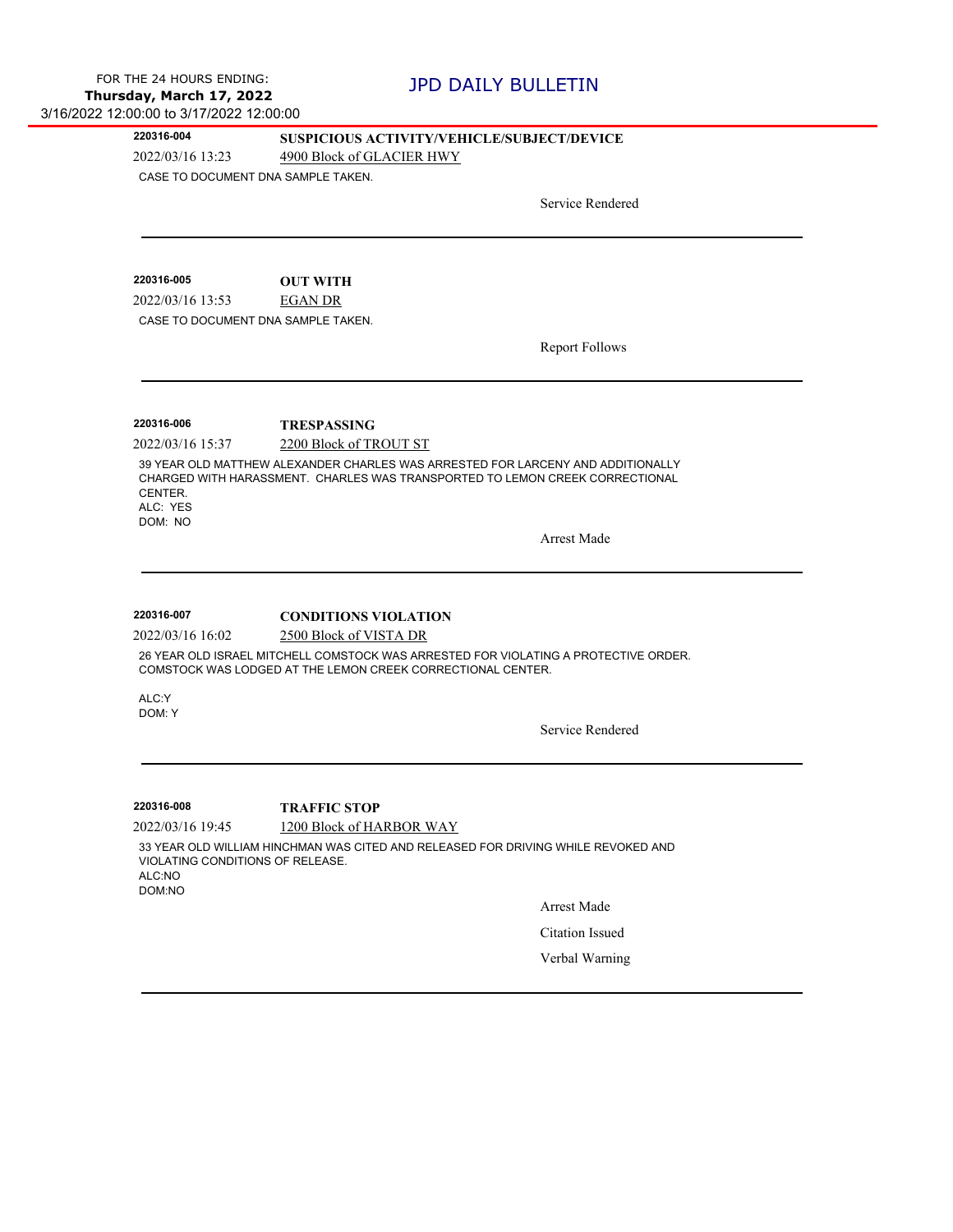| 220316-009                                                           | <b>DISTURBANCE</b>                                                                                                                                                                                                                       |                       |
|----------------------------------------------------------------------|------------------------------------------------------------------------------------------------------------------------------------------------------------------------------------------------------------------------------------------|-----------------------|
| 2022/03/16 19:29                                                     | 1000 Block of SALMON CREEK LN                                                                                                                                                                                                            |                       |
|                                                                      | 38 YEAR OLD WILLIAM IAN MATTHEW PATTERSON WAS ARRESTED ON HIS \$1000 KETCHIKAN AST<br>WARRANT AND A NO BAIL JUNEAU AST WARRANT. ORIGINAL CHARGE STALKING. PATTERSON WAS<br>TRANSPORTED TO AND LODGED AT LEMON CREEK CORRECTIONAL CENTER. |                       |
| ALC:NO                                                               |                                                                                                                                                                                                                                          |                       |
| DOM:NO                                                               |                                                                                                                                                                                                                                          | Service Rendered      |
|                                                                      |                                                                                                                                                                                                                                          | Service Rendered      |
|                                                                      |                                                                                                                                                                                                                                          | <b>Arrest Made</b>    |
| 220316-010                                                           | <b>TRESPASSING</b>                                                                                                                                                                                                                       |                       |
| 2022/03/16 20:23                                                     | 3600 Block of AMALGA ST                                                                                                                                                                                                                  |                       |
| ALCOHOL: UNK<br><b>DOMESTIC: Y</b>                                   | JPD RESPONDED TO A REPORT OF AN ALTERCATION BETWEEN A 30-YEAR-OLD FEMALE AND A<br>30-YEAR-OLD MALE THAT OCCURRED ON A PREVIOUS DATE.                                                                                                     |                       |
|                                                                      |                                                                                                                                                                                                                                          | <b>Report Follows</b> |
| 220317-001<br>2022/03/16 23:51<br>ALCOHOL: UNK<br><b>DOMESTIC: N</b> | <b>BURGLARY</b><br>8400 Block of VALLEY BLVD<br>A 39-YEAR-OLD FEMALE REPORTED AN APPARENT ATTEMPTED BURGLARY.                                                                                                                            | <b>Report Follows</b> |
| 220317-002                                                           | <b>DISTURBANCE</b>                                                                                                                                                                                                                       |                       |
| 2022/03/17 04:44                                                     | 9100 Block of CINEMA DR                                                                                                                                                                                                                  |                       |
| ALC:YES<br>DOM:YES                                                   | 29 YEAR OLD KRYSTAL MEACHEM WAS ARRESTED FOR VIOLATING CONDITIONS OF RELEASE. MEACHEM<br>WAS LODGED AT LEMON CREEK CORRECTIONAL.                                                                                                         |                       |
|                                                                      |                                                                                                                                                                                                                                          | Service Rendered      |
| 220317-003                                                           | <b>THEFT</b>                                                                                                                                                                                                                             |                       |
| 2022/03/17 09:27                                                     | 8700 Block of GLACIER HWY                                                                                                                                                                                                                |                       |
|                                                                      | JPD RESPONDED TO THE REPORT OF A SHOPLIFT                                                                                                                                                                                                |                       |
|                                                                      |                                                                                                                                                                                                                                          | <b>Report Follows</b> |